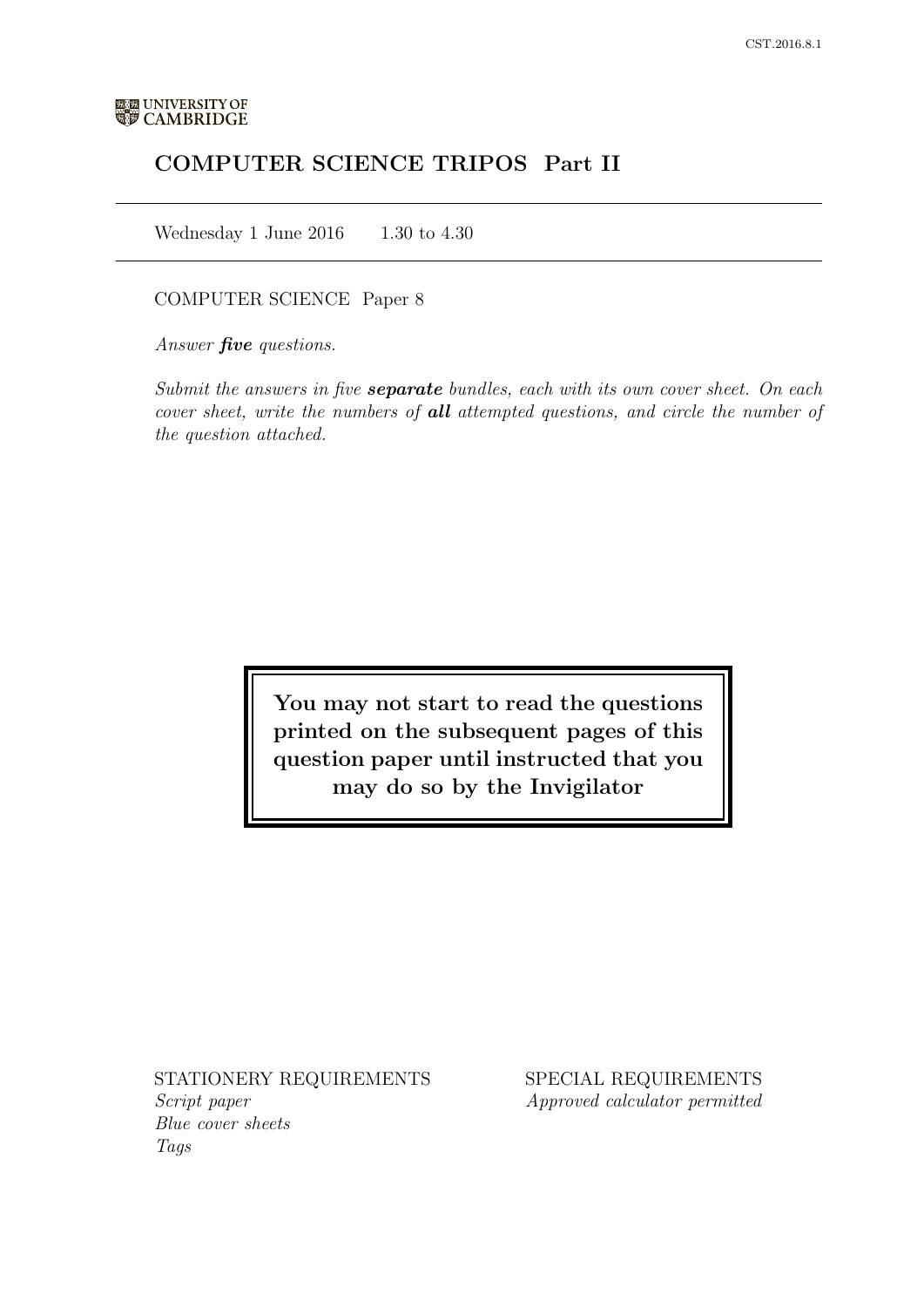#### 1 Advanced Graphics

(a) Answer the questions below, referring to the contrast-versus-intensity function in the plot shown below when appropriate.



- $(i)$  Why is luminance usually plotted using the logarithmic scale? [2 marks]
- $(ii)$  Why are stars visible at night but not in the day-time? Justify your answer referring to the contrast-versus-intensity plot above. [3 marks]
- $(iii)$  Is the sensitivity of the visual system higher when it operates in a bright environment or in a dim environment? Explain why. [3 marks]
- $(iv)$  Why is the power of  $1/3$  function used in CIE Lab and CIE Luv colour spaces? [2 marks]
- (b) You are given a gray-scale high dynamic range image I represented in absolute luminance units of  $cd/m^2$ . The image is to be viewed on a target display with the peak luminance  $L_{\text{peak}} = 100 \text{ cd/m}^2$  and the black level  $L_{\text{black}} = 1 \text{ cd/m}^2$ (both values measured in the dark environment). The display is viewed in a bright environment and the amount of the light reflected from the screen was measured to be  $L_{\text{refl}} = 2 \text{ cd/m}^2$ .
	- $(i)$  Calculate the effective dynamic range (contrast) of that display in the bright environment and express it as a contrast ratio  $N:1$ . Show the formula as well as the final answer. [2 marks]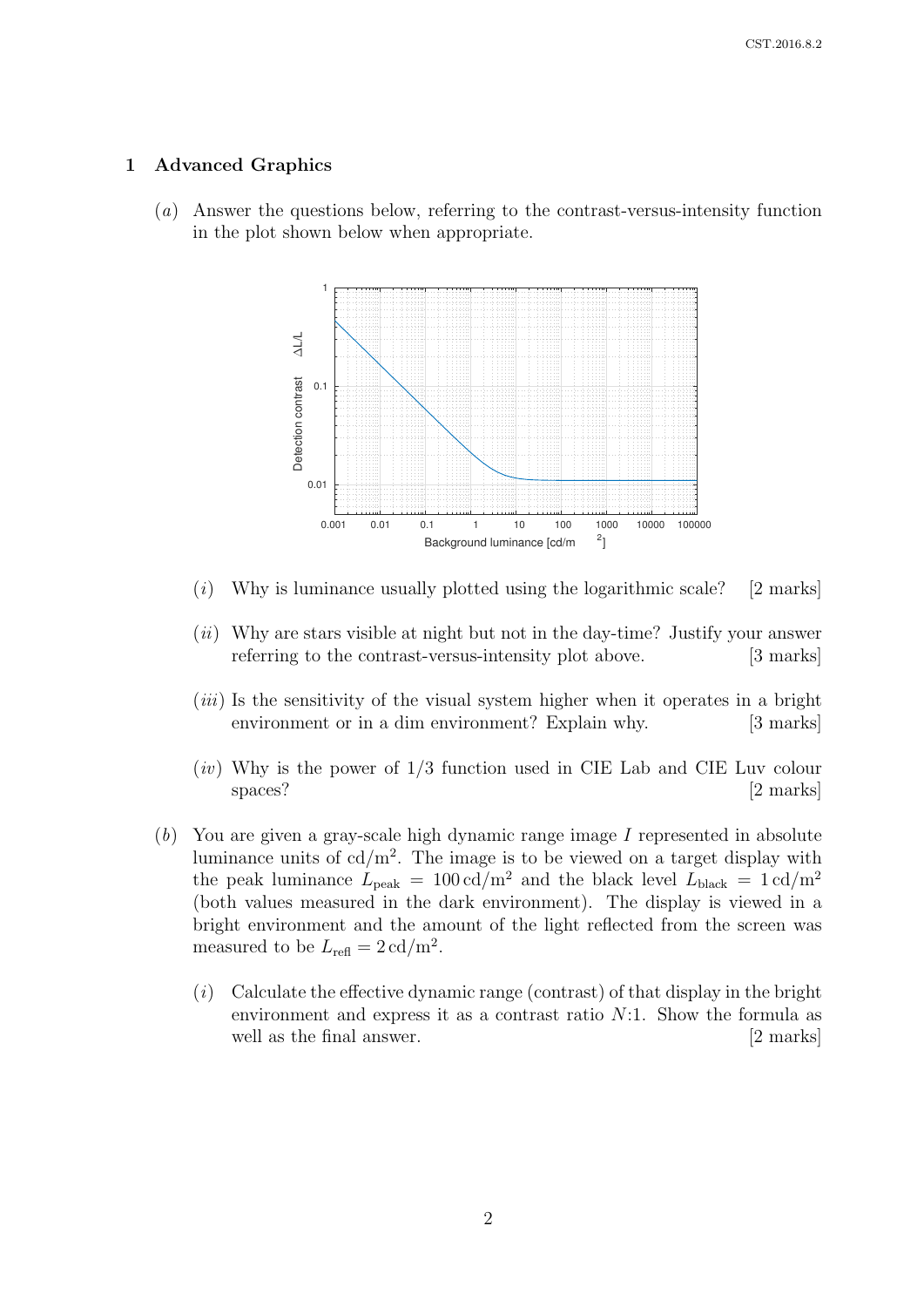- $(ii)$  What operation needs to be performed on the image I to make it twice as bright? Express the final result as luminance. [2 marks]
- $(iii)$  How can the contrast of image I be reduced by a factor of 2 so that the luminance values equal to  $L_{\text{peak}}$  do not change? Express the final result as luminance. [3 marks]
- $(iv)$  Write pseudo-code that adds glare to image I. The glare is modelled as a point spread function g. Your formula must exclude the glare that is naturally produced in the eye when viewing the target display described above. Use the ∗ symbol for the convolution operator. Express the final result as luminance. [3 marks]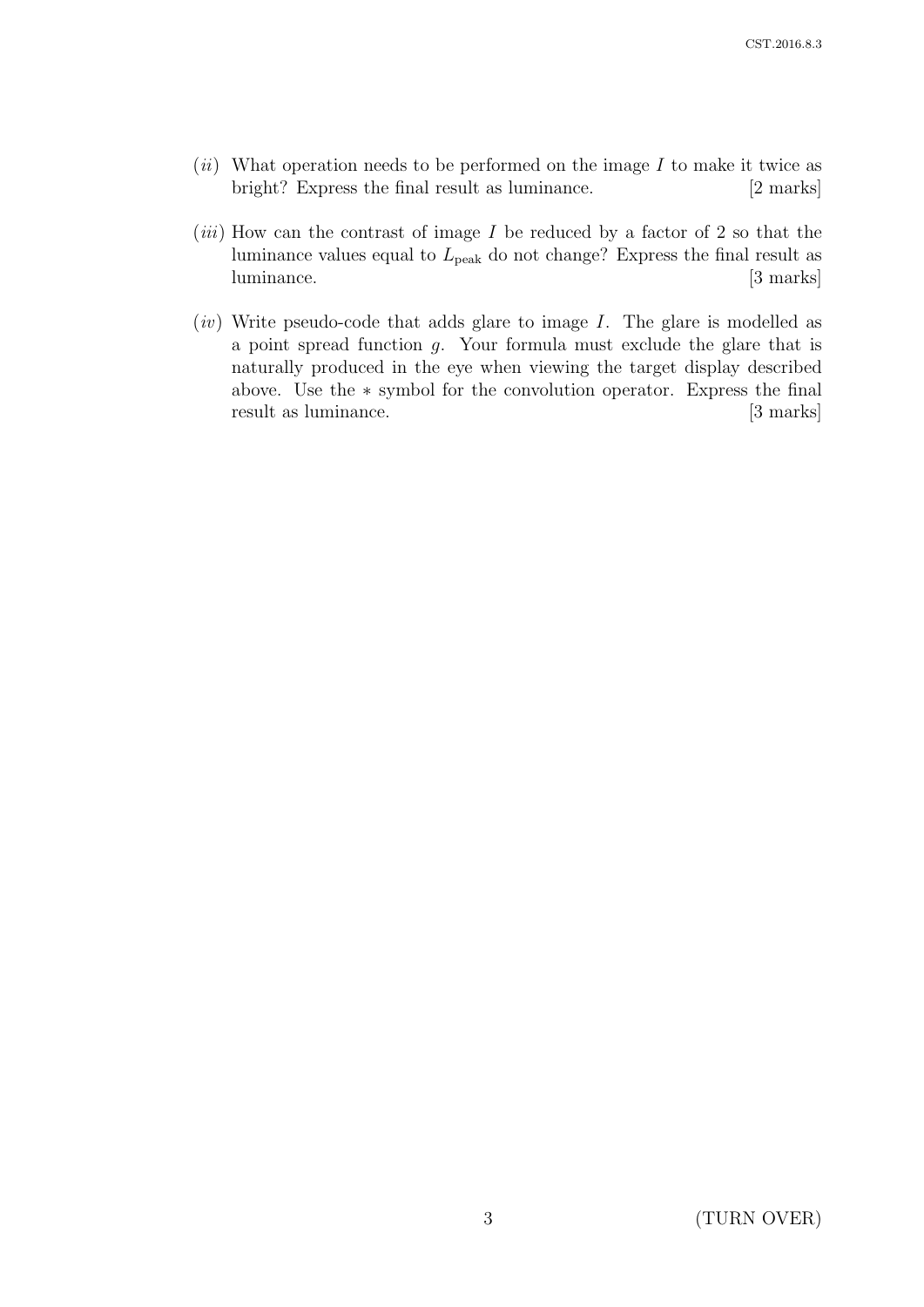# 2 Artificial Intelligence II

You have been given a set **s** containing m labelled training examples for a binary classification problem. The *i*th example is  $(\mathbf{x}_i, y_i)$ . Approximately 10% of the training examples are labelled  $+1$  and the remainder  $-1$ . You wish to use s to train a classifier  $h(\mathbf{x}; \mathbf{w}, p)$ , where **w** is a set of weights and p is a hyperparameter. Your colleague advises you to ignore  $p$  and simply set it to 1, and then to use some algorithm to choose w to minimize the quantity

$$
E(\mathbf{w}) = \sum_{i=1}^{m} I(h(\mathbf{x}_i; \mathbf{w}, 1) \neq y_i)
$$

where I is the indicator function  $I(x) = 1$  if x is true and  $I(x) = 0$  otherwise. Your colleague also suggests that the value of  $E(\mathbf{w})$  that results should be used as an assessment of your classifier's performance.

- (a) Identify three errors in your colleague's advice, in each case explaining why it is erroneous. [6 marks]
- (b) Suggest a more appropriate way of training and assessing the classifier. In your answer you should address each of the three reasons given in Part  $(a)$  and provide an alternative approach, defining in full any new concepts that you introduce. [6 marks]
- (c) In addition, identify one further way in which your colleague's suggested procedure is deficient. How would you correct this? [2 marks]
- $(d)$  A second colleague points out that rather than choosing a specific w you should consider a fully Bayesian approach, taking all possible values for w into account by computing  $Pr(y = +1|\mathbf{x})$ . Give two reasons why this approach might be preferred, and two reasons why it might not, explaining your answer in each case. [6 marks]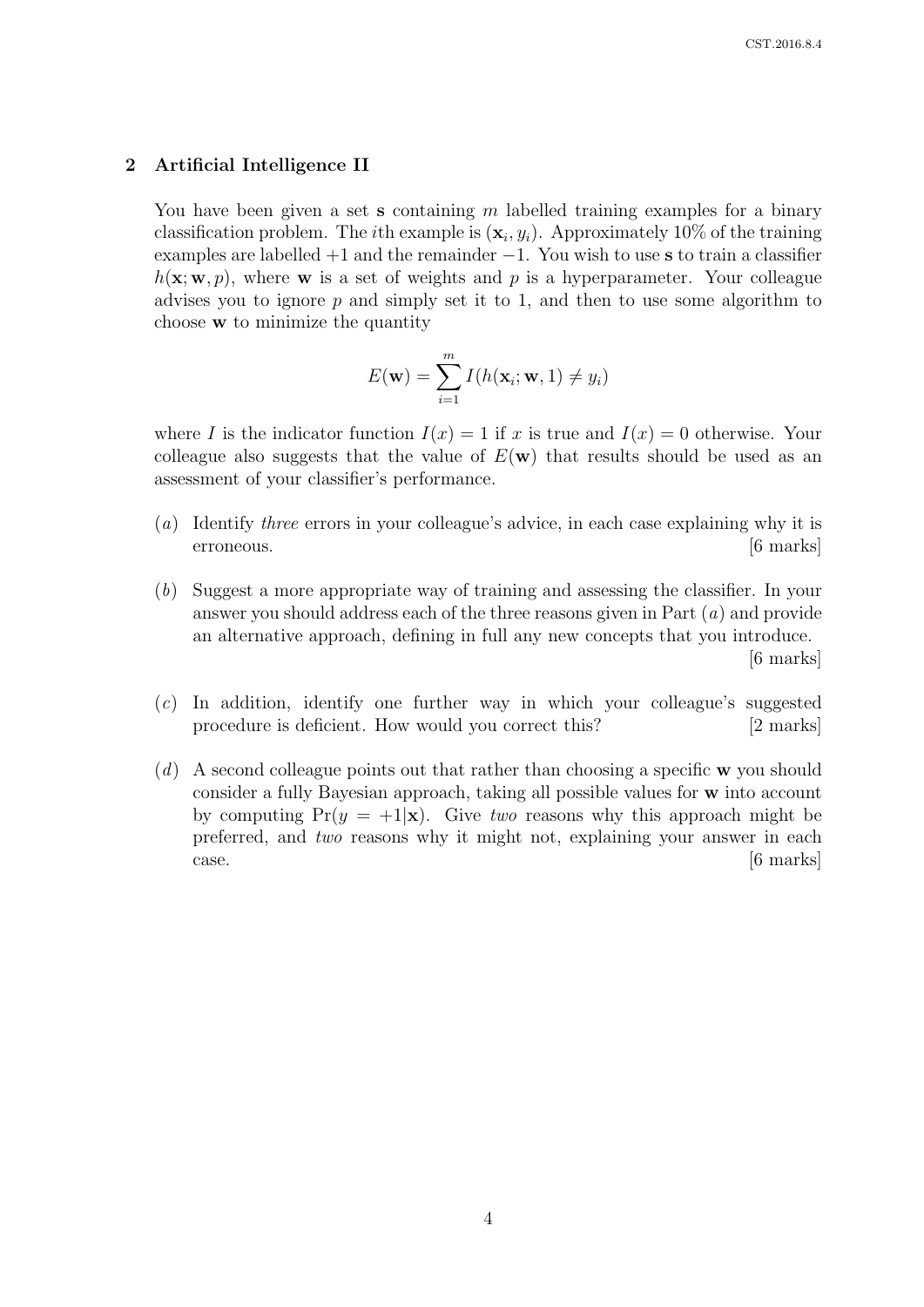# 3 Comparative Architectures

- (a) Describe briefly six factors which might influence or constrain the design of a new processor. [6 marks]
- (b) The performance of a superscalar processor is often enhanced with hardware to support the following:
	- branch prediction
	- register renaming
	- out-of-order execution
	- the speculative reordering of load instructions
	- strided prefetching
	- (i) Sketch an assembly language program that would benefit from the use of all of these techniques when executed on a superscalar processor. Briefly describe how each of the techniques helps to improve the performance of your program. [10 marks]
	- (ii) Briefly outline two example programs for which the adoption of the techniques listed would not provide a significant performance improvement. [4 marks]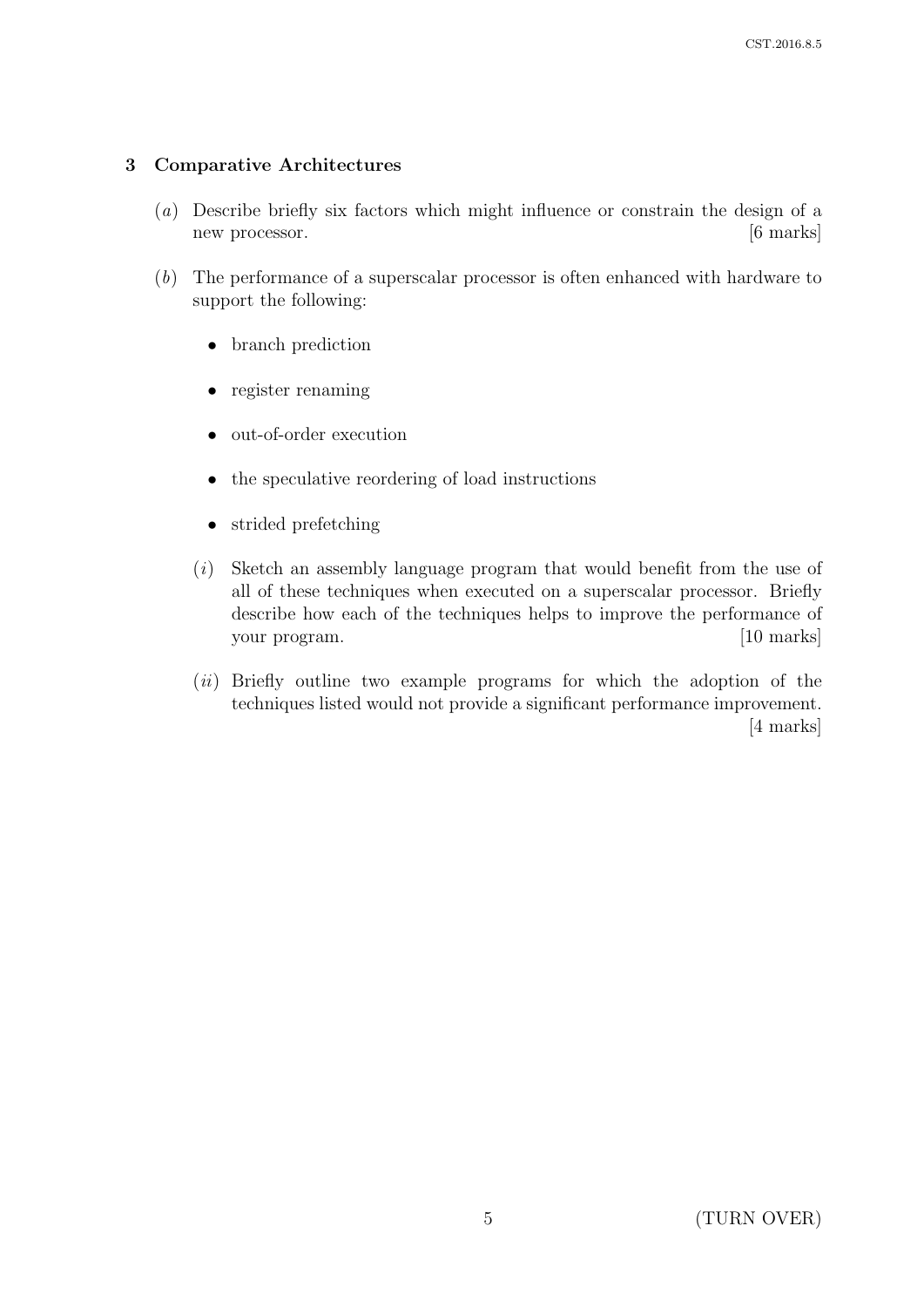#### 4 Computer Systems Modelling

(a) (i) Suppose that  $F_X(x)$  is a distribution function. Show the *inverse transform* result, namely that, if U is a random variable uniformly distributed in the interval (0, 1) then

$$
X = F_X^{-1}(U)
$$

is a random variable with distribution function  $\mathbb{P}(X \leq x) = F_X(x)$ .

[4 marks]

- $(ii)$  Discuss the notion of a pseudo-random number generator for uniform random variables. Describe suitable algorithms for generating pseudorandom numbers. [6 marks]
- (*iii*) Using the inverse transform result in part  $(a)(i)$  derive a method to generate a stream of independent pseudo-random numbers from an exponential distribution with parameter  $\lambda > 0$ . What are the true mean and variance of these numbers in terms of  $\lambda$ ? [4 marks]
- (b) (i) Suppose that you conduct a simulation experiment to estimate the mean,  $\mu$ , of a random quantity X from a sample of n values  $X_1, X_2, \ldots, X_n$ . How would you estimate  $\mu$ ? [2 marks]
	- (*ii*) Now suppose that your simulation also yields a sample of  $n$  values  $Y_1, Y_2, \ldots, Y_n$  of the random quantity Y where  $\mathbb{E}(Y) = \mu_Y$  is a known number. How would you use the method of *control variates* to improve your estimator of  $\mu$ ? Your answer should mention all quantities that may need to be estimated and in what way you will improve the estimation of  $\mu$ . [4 marks]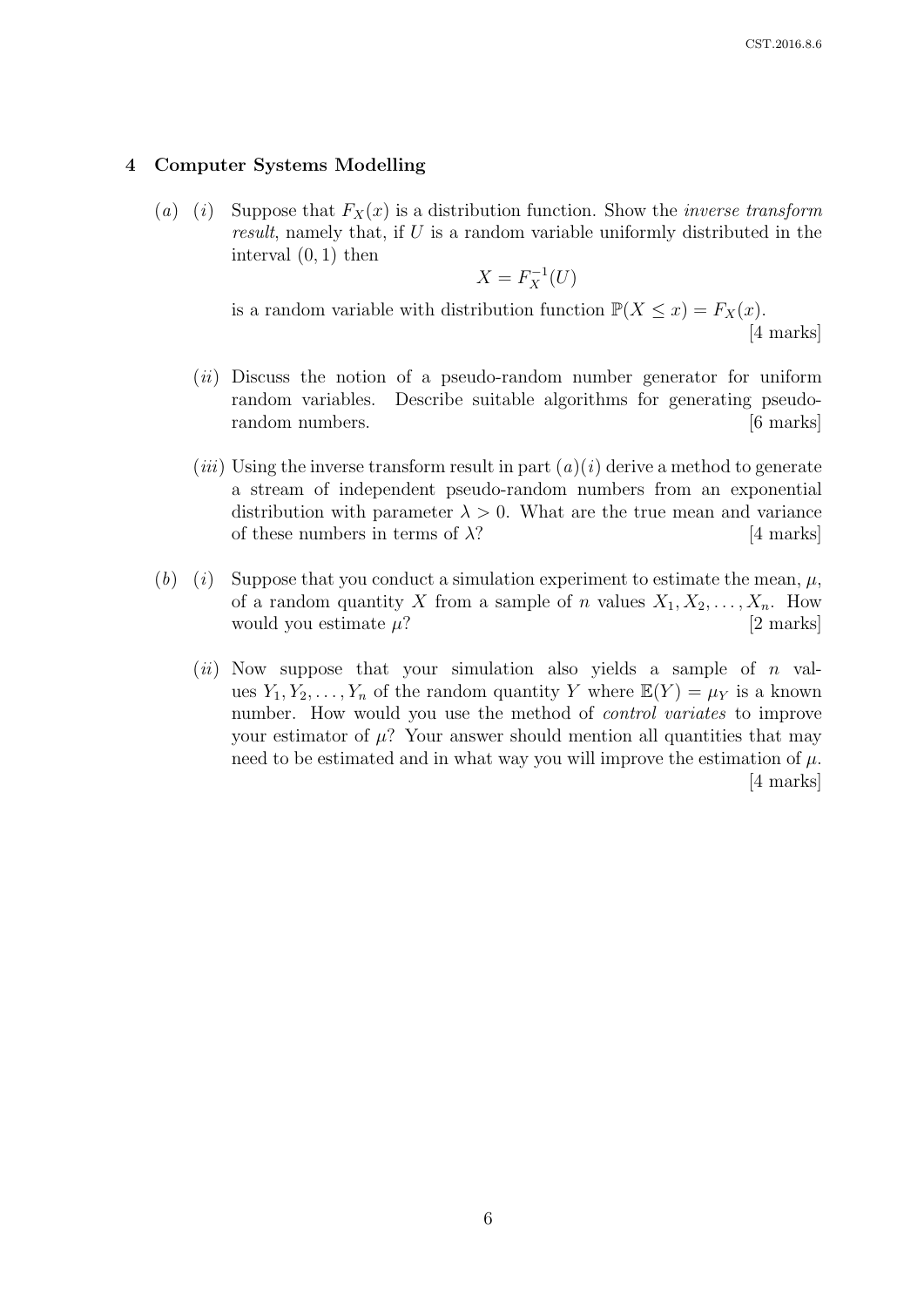# 5 Computer Vision

(a) Explain the key elements in "FaceNet" that enabled it to achieve a major breakthrough in face recognition performance, with impressive pose-invariance as illustrated below, and illumination invariance. [5 marks]



(b) Explain the Bayer pattern of colour separation used in many sensors for image acquisition, with reference to its effects on spatial resolution, the relative importance of luminance versus chrominance resolution, and the relative pixel densities of the various colour planes. [3 marks]

| $-1$ $-1$ $2$ $2$ $-1$ $-1$           |  |           |  | 1 <sup>1</sup> | $-1$ $-1$ $1$ $1$ $-1$     |  |  |
|---------------------------------------|--|-----------|--|----------------|----------------------------|--|--|
| $-1$ $-3$ $4$ $4$ $-3$ $-1$           |  |           |  | 1              | $-2$ $-3$ $3$ $2$ $-1$     |  |  |
| $-1$   $-4$   $5$   $5$   $-4$   $-1$ |  |           |  | 1 <sup>1</sup> | $-3$ $-4$ $4$ $3$ $-1$     |  |  |
| $-1$ $-4$ $5$ $5$ $-4$ $-1$           |  |           |  |                | $-3$ $-4$ $4$ $3$ $-1$     |  |  |
| $-1$ $-3$ $4$ $4$                     |  | $-3$ $-1$ |  |                | $-2$   $-3$   3   2   $-1$ |  |  |
| $-1$ $-1$ $2$ $2$ $-1$ $-1$           |  |           |  | $\mathbf{1}$   | $-1$ $-1$ $1$ $1$ $-1$     |  |  |

|  |  | (c) Consider the following pair of $(6 \times 6)$ filter kernels: |  |  |  |  |  |  |  |  |  |
|--|--|-------------------------------------------------------------------|--|--|--|--|--|--|--|--|--|
|--|--|-------------------------------------------------------------------|--|--|--|--|--|--|--|--|--|

| $\mathbf{1}$ | $-1$ | $-1$ | $\mathbf{1}$   | $\mathbf{1}$ | $-1$ |
|--------------|------|------|----------------|--------------|------|
| $\mathbf{1}$ | $-2$ | $-3$ | $\mathfrak{Z}$ | $\sqrt{2}$   | $-1$ |
| $\mathbf{1}$ | $-3$ | $-4$ | $\overline{4}$ | 3            | $-1$ |
| $\mathbf{1}$ | $-3$ | $-4$ | $\overline{4}$ | $\sqrt{3}$   | $-1$ |
| $\mathbf{1}$ | $-2$ | $-3$ | $\sqrt{3}$     | $\sqrt{2}$   | $-1$ |
|              | $-1$ | $-1$ |                |              | $-1$ |

 $(i)$  Why do these two kernels constitute a quadrature pair? [2 marks]

- $(ii)$  To what kinds of image structure, and which orientations, are these detector kernels most sensitive? [2 marks]
- (*iii*) How would these kernels be applied directly to an image for filtering or feature extraction? [2 marks]
- $(iv)$  How could their respective Fourier Transforms alternatively be applied to an image, to achieve the same effect as in  $(iii)$  but faster? [2 marks]
- $(v)$  What is the "DC" response of each of the kernels, and what is the significance of this? [2 marks]
- $(vi)$  How could these kernels be combined to locate facial features? [2 marks]

7 (TURN OVER)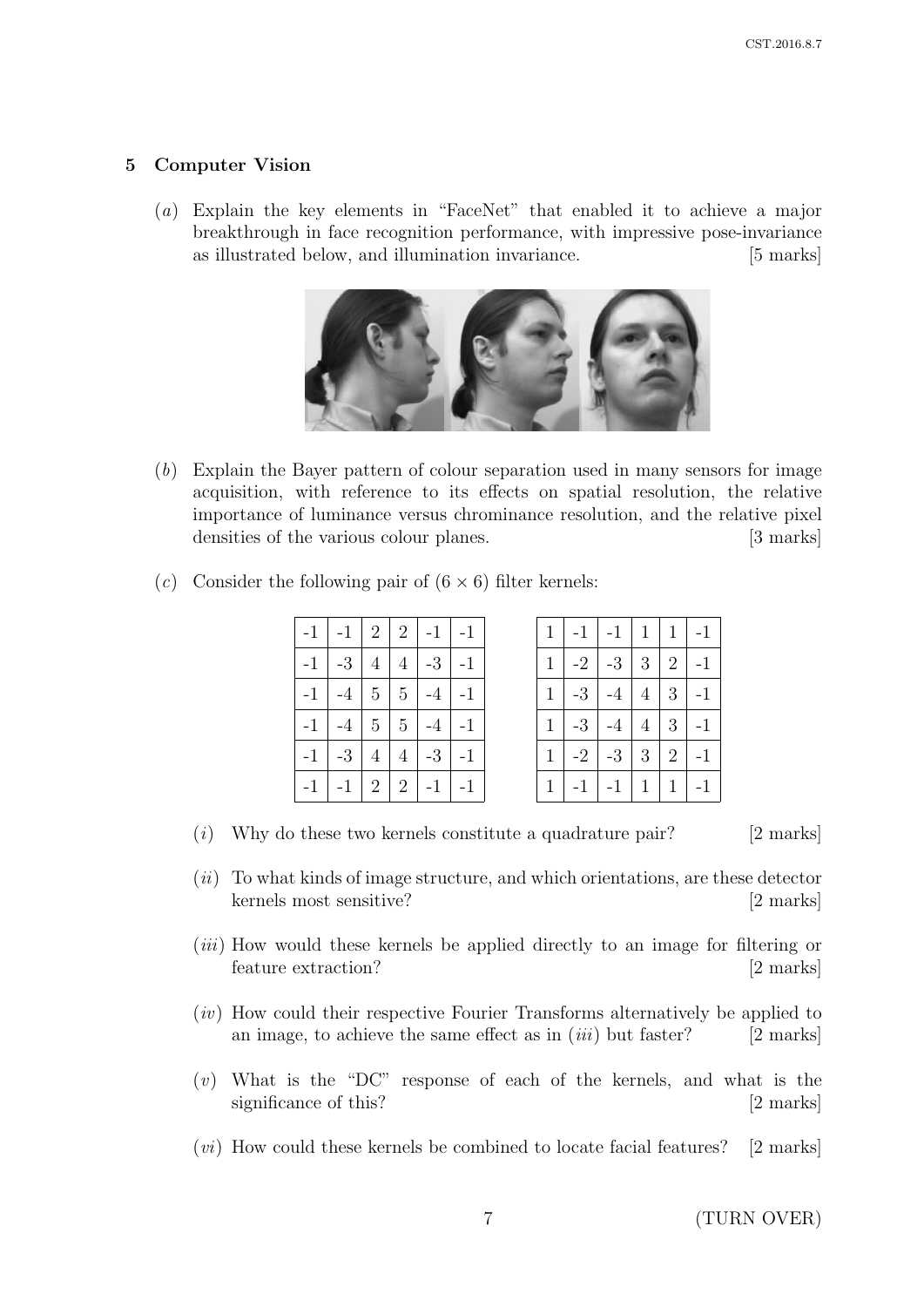### 6 Digital Signal Processing

(a) Figures (i)–(viii) show eight different input vectors  $x \in \mathbb{C}^8$ . For each, identify one of figures  $(A)$ – $(H)$  that shows the DFT output  $X \in \mathbb{C}^8$  with  $X_k = \sum_{n=0}^{7} x_n \cdot e^{-2\pi jkn/8}.$ 

Briefly explain each choice. Real components are shown as circles. For non-real vectors, the imaginary components are shown in addition as crosses. [8 marks]



(b) Are these statements true or false? Explain your answers. [3 marks each]

- (*i*) The system  $y_n = x_n + y_{n-1}$  has an impulse response with z-transform  $\frac{1}{1+z}$ .
- $(ii)$  A continuous signal can *only* be reconstructed after sampling if the sampling frequency is larger than twice the highest frequency in the signal.
- $(iii)$  Convolution of a signal with a triangular window function causes its power spectrum to be multiplied with a sinc<sup>3</sup> function.
- $(iv)$  To convert the z-transform  $H(z)$  of the impulse response of any LTI filter into the z-transform of its step response, divide  $H(z)$  by  $1-z^{-1}$ .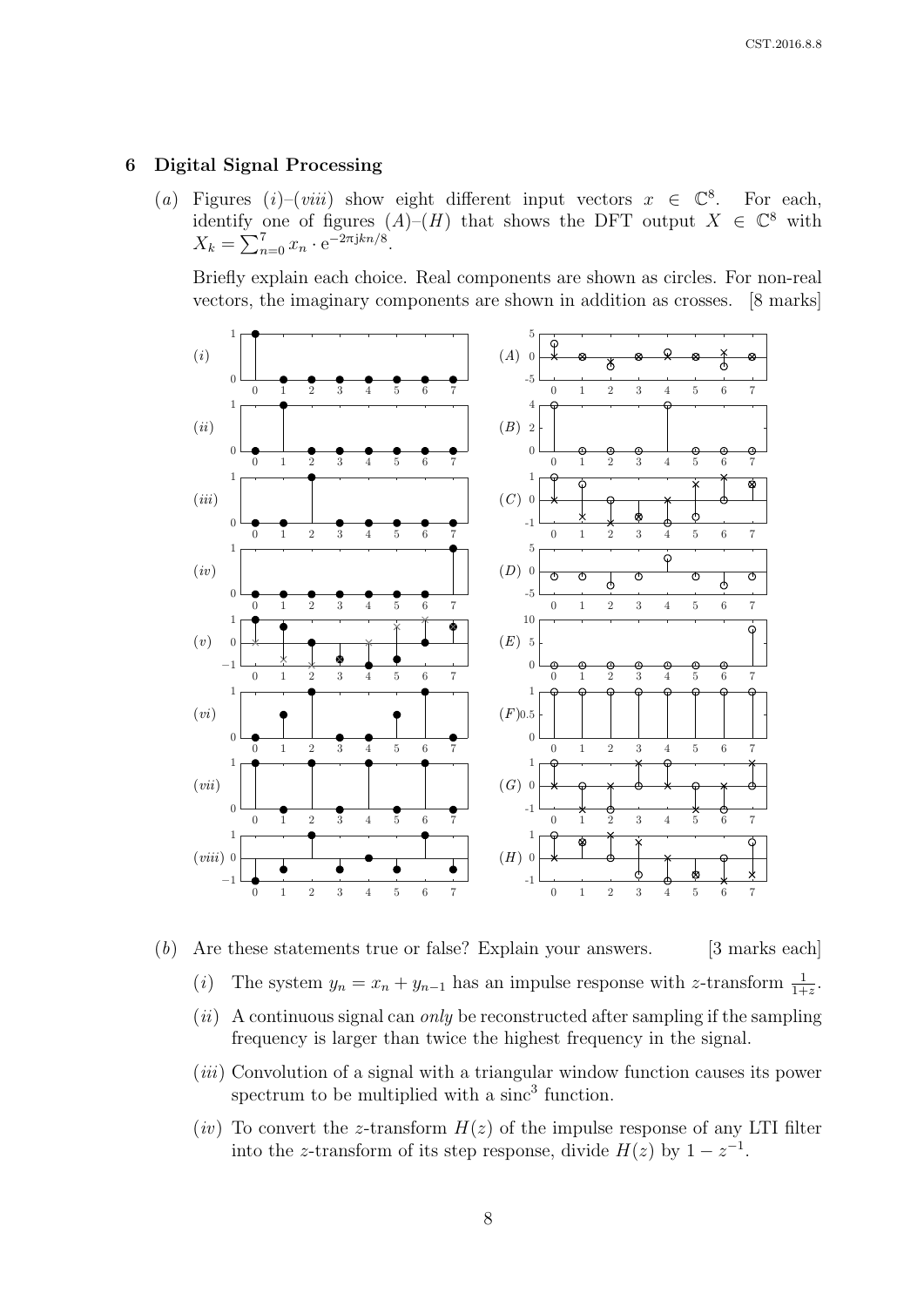# 7 E-Commerce

- (a) Define *fungibility* in the context of an online game currency.  $[5 \text{ marks}]$
- (b) Discuss the advantages and disadvantages of making an online game currency fungible. [5 marks]
- (c) Discuss the management of the game's internal economy. [5 marks]
- (d) What are some advantages or disadvantages of using block chain technology to implement online game currencies? [5 marks]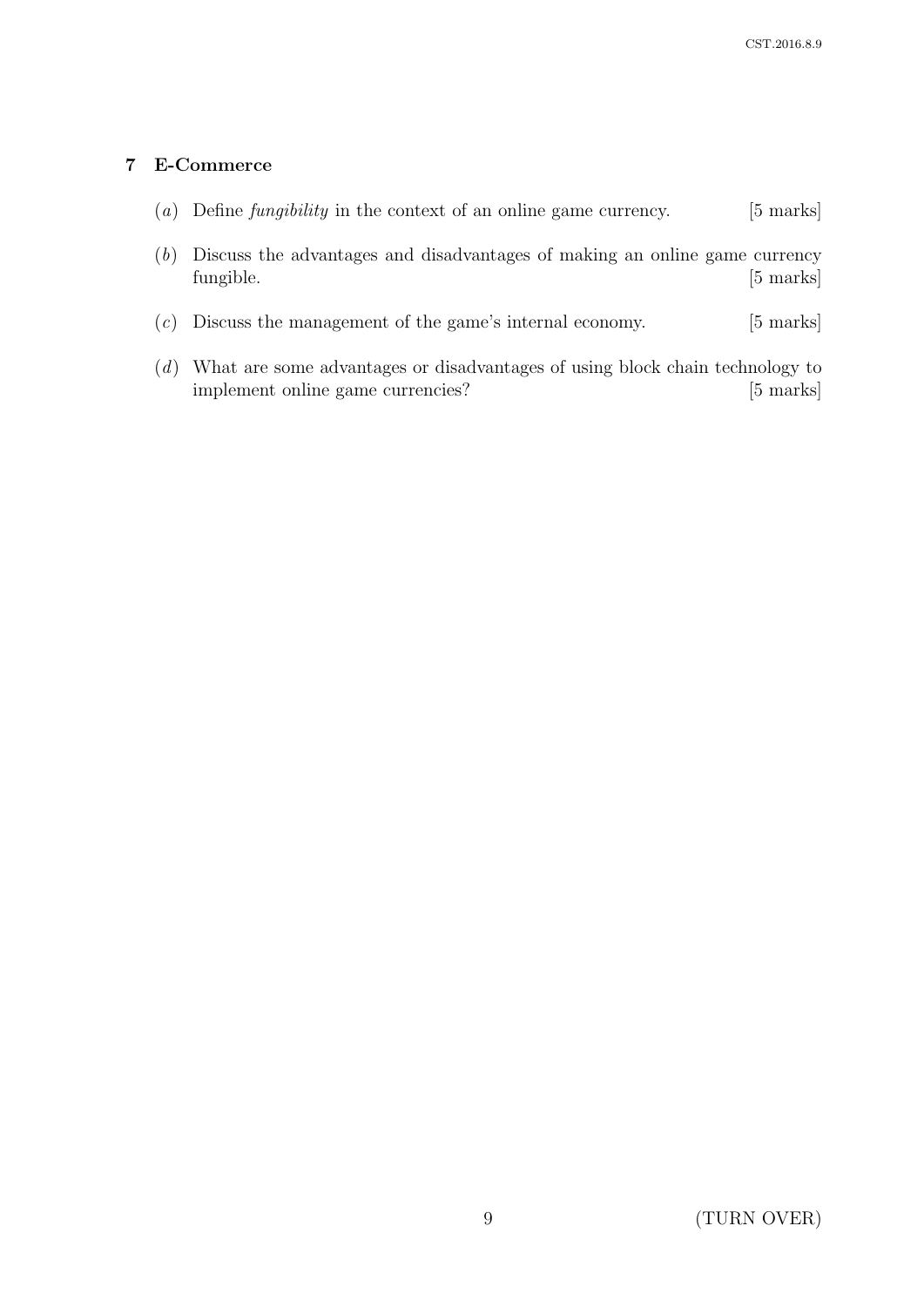# 8 Information Retrieval

Consider the following documents:

| $doc_1$   phone ring person happy person |
|------------------------------------------|
| $doc_2$   dog pet happy run jump         |
| $doc3$   cat purr pet person happy       |
| $doc_4$ life smile run happy             |
| $doc5$   life laugh walk run run         |

- $(a)$  (i) Construct the inverted index required for ranked retrieval for these five documents. Assume that no stemming or stop-word removal is required. [3 marks]
	- $(ii)$  What is the complexity of processing a two-term conjunctive query using standard postings lists? Briefly describe one technique that can improve this efficiency. [2 marks]
	- (iii) Relating to the sample documents above, outline how the processing of the following Boolean query can be optimised:

happy AND run AND pet [2 marks]

- $(iv)$  What is the query-likelihood method in the language modelling approach to information retrieval? How does this differ conceptually from the measure of similarity used in the vector space model? [3 marks]
- $(b)$  (i) Smoothing is crucial in the language modelling approach to information retrieval. Why is smoothing important and how is it typically achieved? [2 marks]
	- (*ii*) Given the query  $\{happy\ person\smash{prime}\}$ , show how a unigram language modelling approach would rank the documents outlined above. Choose a suitable form of smoothing and include all your workings. State any other assumptions made. [6 marks]
	- (*iii*) How might you relax the *term-independence* assumption in the unigram language model and how might it affect subsequent retrieval? [2 marks]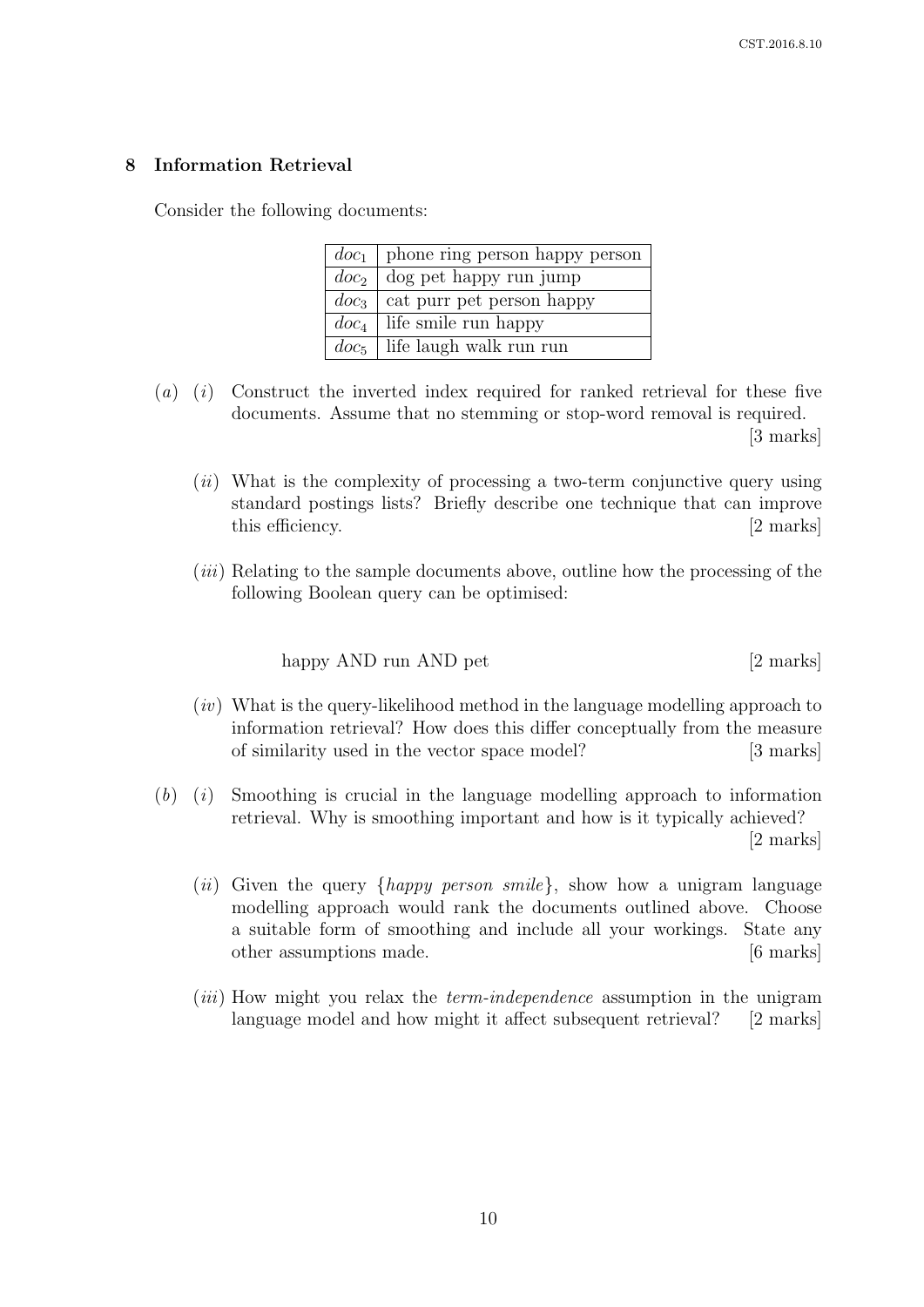### 9 Principles of Communications

(a) Network Coding can be added to the routing and forwarding layer in a wireless mesh network to improve the capacity. The gains come from reduced transmissions, and from the associated reduction in contention for the radio channel. Show with examples how the coding scheme that combines packets in the simplest topology illustrated below can increase capacity by  $1/3$ . If we increase the number of flows traversing the central node, how does the capacity improve? In the limit, for a star network, how good can the improvement be?



[15 marks]

(b) The standard version of the Transmission Control Protocol recovers from lost packets by using positive acknowledgements coupled with timeout or duplicate acknowledgements to trigger retransmissions. Describe briefly how network coding can be applied across multiple data packets instead, explaining how the acknowledgement scheme must be modifed to accommodate coded packets.

[5 marks]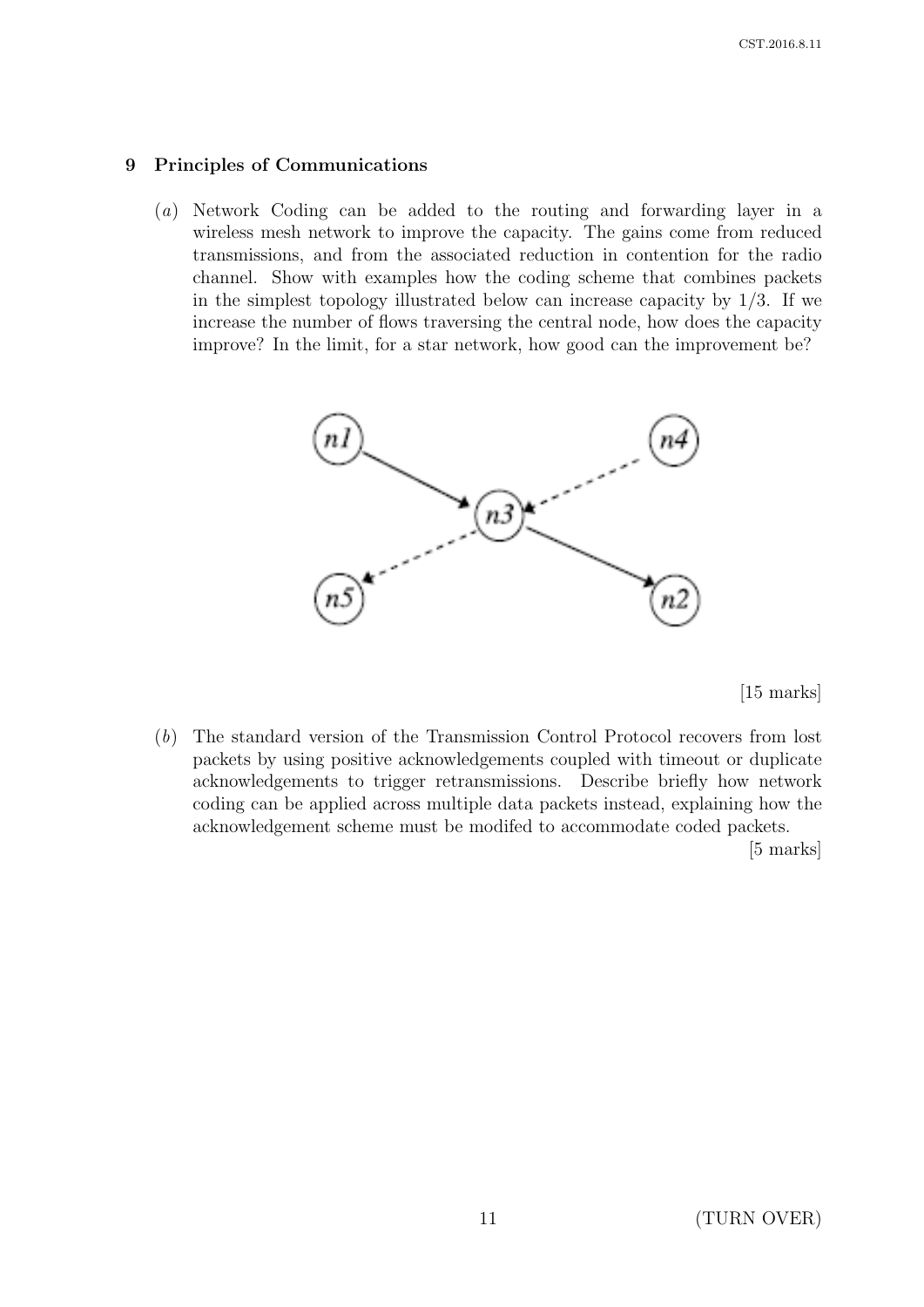#### 10 Quantum Computing

Let  $f : \{0,1\}^2 \to \{0,1\}$  be a Boolean function of two inputs. Let  $U_f$  be the implementation of  $f$  as a unitary operator on 3 qubits defined by:

$$
U_f|x\rangle|y\rangle|z\rangle=|x\rangle|y\rangle|z\oplus f(x,y)\rangle,
$$

where  $\oplus$  denotes the exclusive-or operation, and  $|x\rangle|y\rangle|z\rangle$  is any computational basis state.

Consider the following circuit (a two-qubit version of the Deutsch-Josza circuit) in which  $X$  denotes a NOT gate,  $H$  denotes a Hadamard gate and  $M$  is a two-qubit measurement in the computational basis.



- (a) Show that if f is a constant function, the outcome of the measurement  $M$  is 00 with probability 1. [6 marks]
- (b) Show that if f is the XOR function, the outcome of the measurement  $M$  is 11 with probability 1.  $[6 \text{ marks}]$
- (c) What are the probabilities of M measuring 00 and 11 respectively, if f is the Boolean AND function? [8 marks]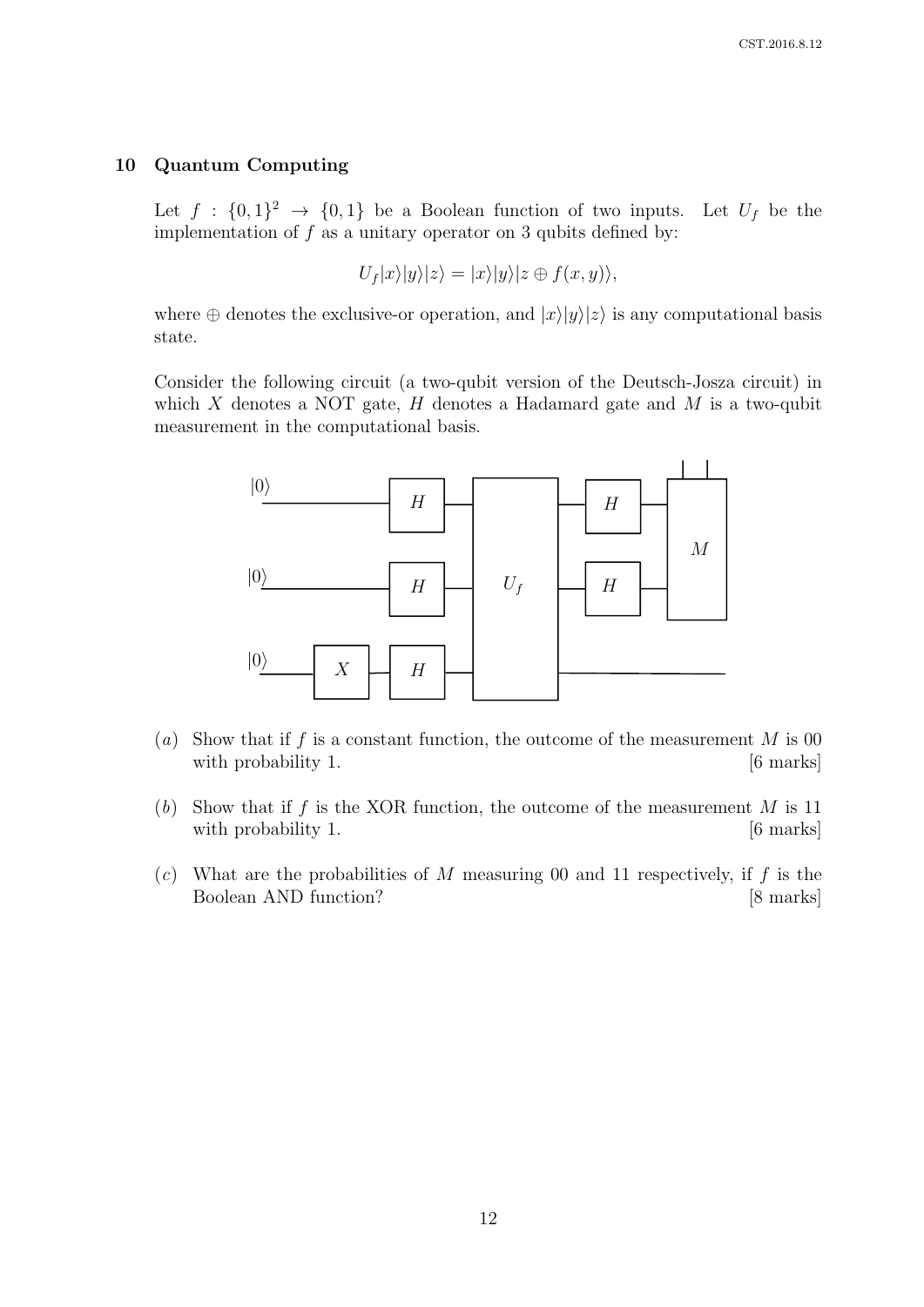# 11 Security II

- (a) Why does the formal security definition for collision-resistant hash functions require a key s and a security parameter  $n$ , even though most commonly used standard secure hash functions lack such input parameters? [4 marks]
- (b) If  $h_s: \{0,1\}^* \to \{0,1\}^{\ell(n)}$  is a collision-resistant hash function, do the following constructions  $H_s$  also provide collision-resistant hash functions? Explain your answers. [2 marks each]
	- (i)  $H_s(x) = h_s(x) || x$  (i.e. append x) (ii)  $H_s(x) = h_s(x) \parallel \text{LSB}(x)$  (i.e. append least significant bit of x)
	- (*iii*)  $H_s(x) = h_s(x \mid 1)$  (bitwise-or, i.e. set least significant bit of x to 1)
- (c) Use Euler's theorem to calculate  $5^{-1}$  mod 8. [4 marks]
- (d) The standard Digital Signature Algorithm (DSA) uses a cyclic subgroup  $\mathbb{G} \subset \mathbb{Z}_p^*$ of the integers modulo a prime p, with prime order q, where q divides  $p - 1$ .
	- $(i)$  Give two advantages of using a multiplicative subgroup of prime order, as opposed to just using  $\mathbb{Z}_p^*$ , in cryptographic schemes based on the Discrete Logarithm problem. [2 marks]
	- (ii) Why is it possible to choose q substantially smaller than  $p$ , and what is an advantage of doing so? [4 marks]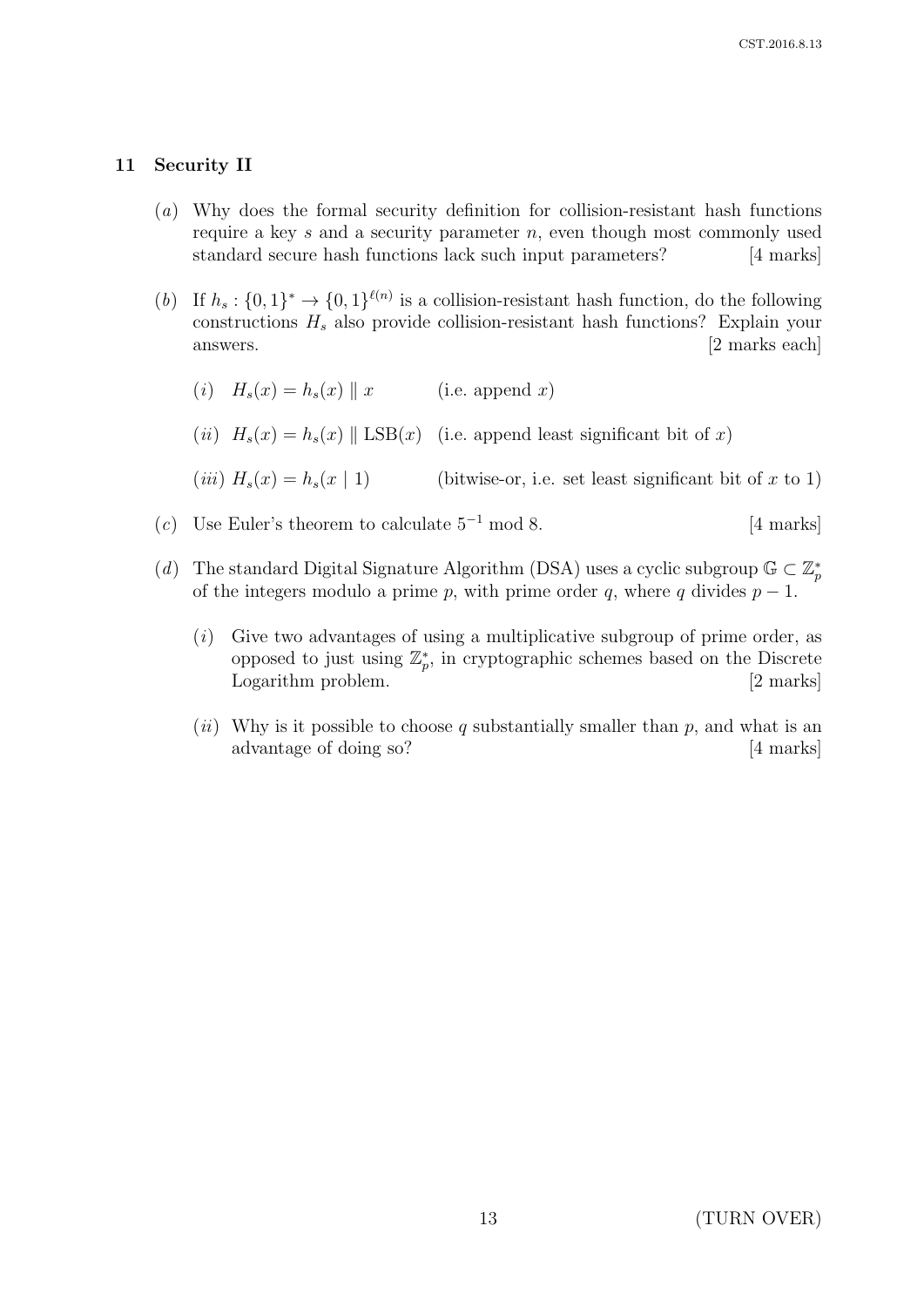# 12 System-on-Chip Design

- (a) SoC design involves dividing work between hardware and software as well as deciding the number of general-purpose and custom processors and co-processors to be used. What main factors influence these design decisions and the associated manual partition of envisaged workload over these resources? [5 marks]
- (b) A lossless compression algorithm converts fixed-size, 1 kByte blocks of data to a variable-sized block that is normally shorter. Suggest a suitable signature (argument and return types) for a software function that implements the algorithm. Draw a diagram showing the external wiring to the neighbouring SoC components for an appropriate, high-performance, hardware implementation. State any assumptions that guide your design approach. [6 marks]
- (c) A synchronous hardware module has separate input and output ports that each convey 32-bit words. Handshaking is required on both ports since it is unpredictable whether the module or its environment are ready to exchange data in either direction at any time. Give a diagram or RTL module definition for such a component and precisely describe the handshaking protocol in words. State the maximum throughput of your protocol. [5 marks]
- (d) Why might it be useful to have a formal specification of your protocol from part (c) during design and testing? What, if anything, might we infer about the number of words stored inside the module from the protocol? [4 marks]

# 13 Topical Issues

- (a) Compare and contrast the Internet of Things (IoT) with the conventional internet. [4 marks]
- (b) Describe how Bluetooth Low Energy (BLE) was designed to address the following IoT-related issues. Your answers should consider both BLE advertising and data channels.
	- (i) Reduce the overall power consumption of peripherals.  $[6 \text{ marks}]$
	- $(ii)$  Handle radio channel contention from other IoT devices.  $[6 \text{ marks}]$
	- (*iii*) Handle radio channel interference from other users of the same 2.4 GHz radio band such as WiFi. [4 marks]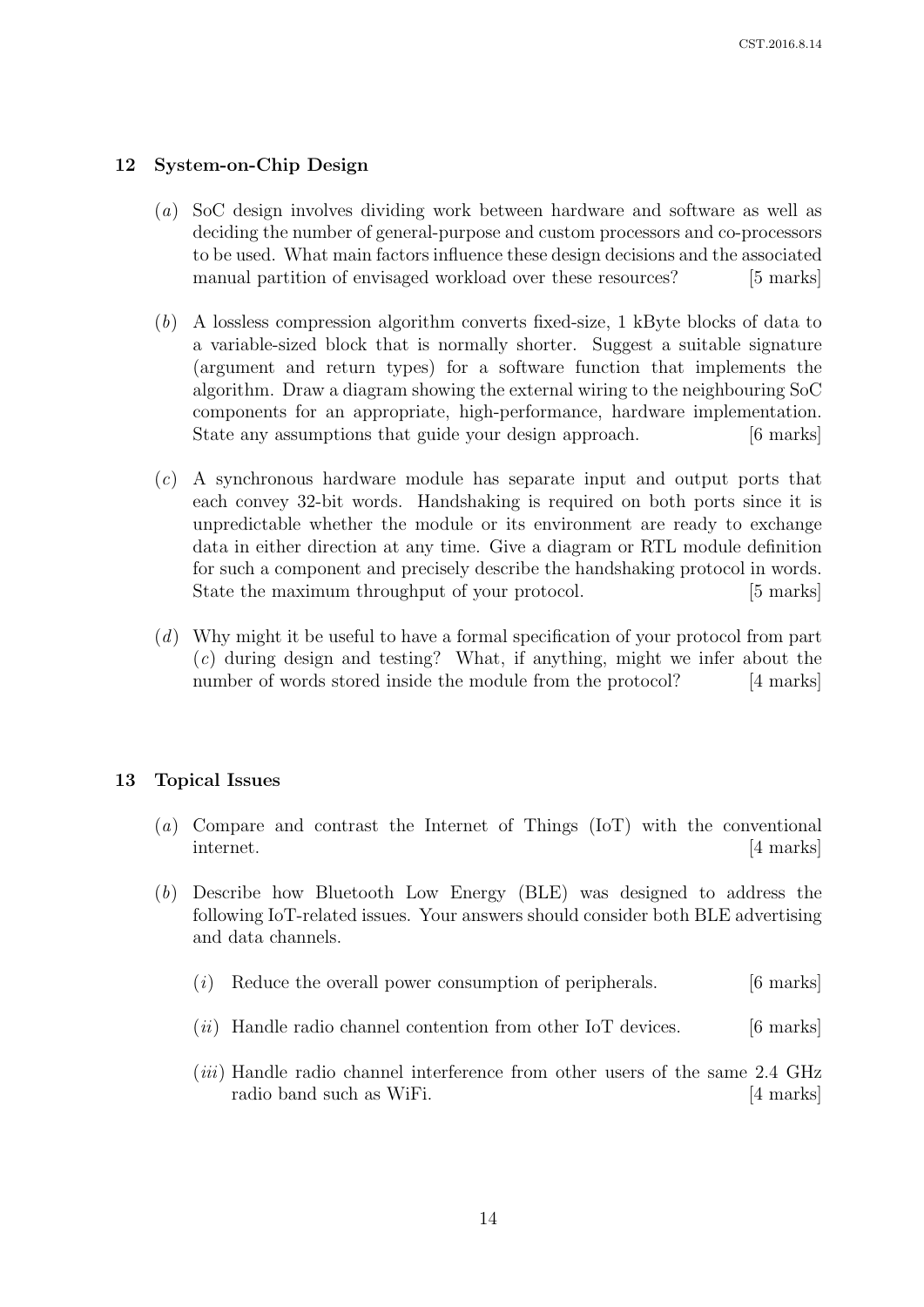#### 14 Topics in Concurrency

| (a) Define the <i>token game</i> for basic Petri nets. | [3 marks] |
|--------------------------------------------------------|-----------|
|                                                        |           |

- (b) When is a basic Petri net *safe* from an initial marking? [2 marks]
- (c) An LB-net is a basic Petri net  $(B, E, pre, post)$  accompanied by
	- a labelling function  $\lambda : E \to Act$  from its events to a set of actions Act
	- subsets of conditions  $I \subseteq B$  and  $T \subseteq B$ . The initial conditions I are marked when the process starts and the terminal conditions  $T$  are marked when the process has terminated.

LB-nets are drawn with labels inside events and boxes surrounding the initial and terminal conditions.

 $(i)$  Draw the labelled transition system of the following LB-net. The initial state should correspond to the initial conditions I being marked and labels on the transitions should correspond to actions, not events. [4 marks]



- $(ii)$  Ignoring the particular sets that states represent, is there an LB-net with an *injective* labelling function  $\lambda$  that gives rise to the same labelled transition system? Justify your answer briefly. [2 marks]
- $(iii)$  A simple process language has the following syntax.

$$
p ::= \alpha \mid p + p' \mid p \parallel p' \mid p; p'
$$

where  $\alpha \in Act$ . As in CCS, + represents the nondeterministic sum of processes and  $\parallel$  represents the parallel composition. The process  $p$ ; p' represents the sequential composition of  $p$  and  $p$ .

Draw diagrams to describe the inductive definition of an LB-net semantics for this fragment. [7 marks]

 $(iv)$  An iteration operator  $p^*$  is proposed with LB-net semantics such that its sets of initial and terminal conditions are equal:  $I = T$ . Discuss briefly how this affects the semantics you gave in part  $(c)(iii)$ . [2 marks]

15 (TURN OVER)